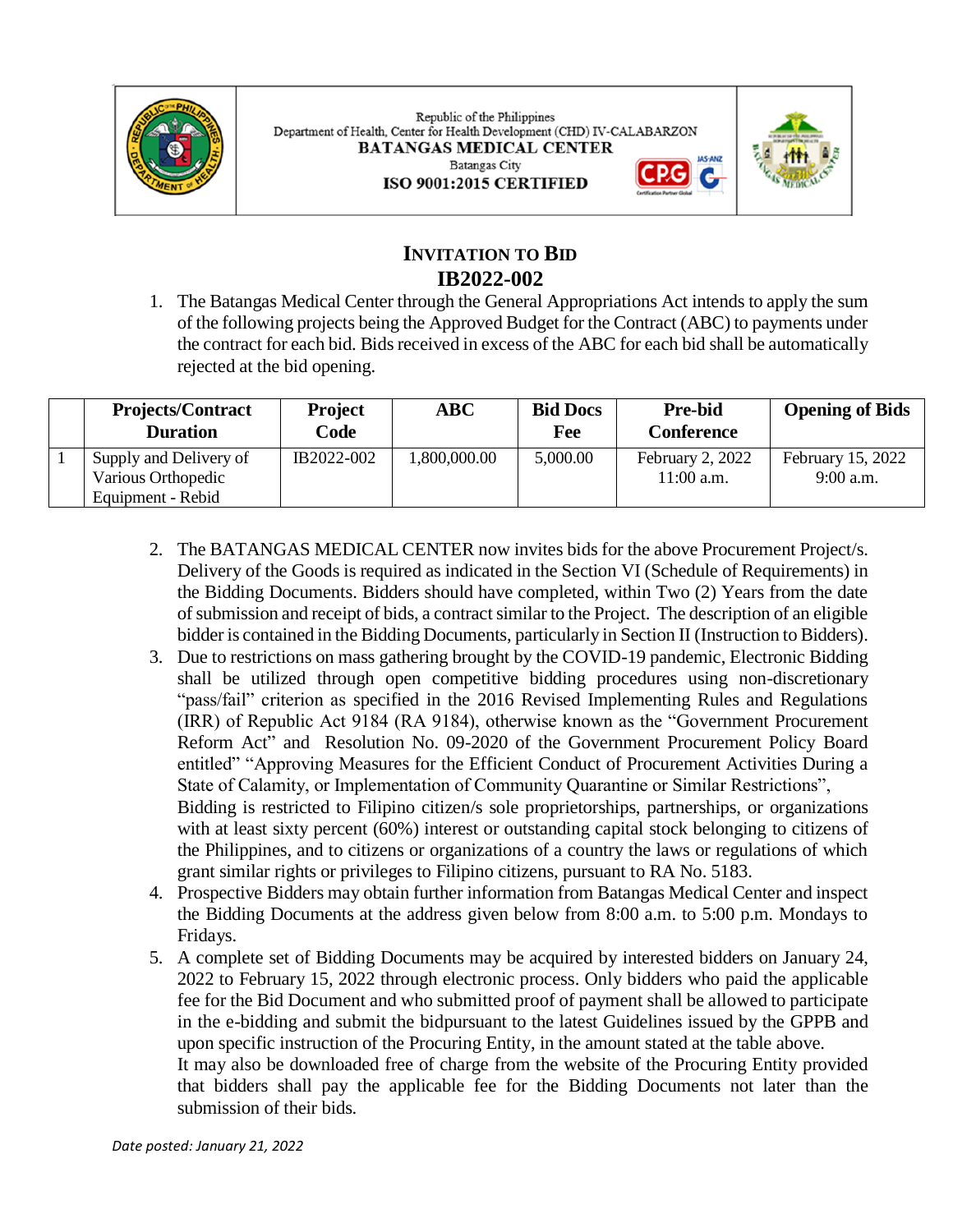6. The Batangas Medical Center will hold a Pre-Bid Conference on **February 2, 2022 11:00am** via zoom portal.

Meeting ID: 899 9343 3934 Passcode: 910347

- 7. Bids must be duly received by the BAC Secretariat at the electronic portal to be given before the scheduled bid opening on or before **9:00 a.m. of February 15, 2022**.
- 8. All bids must be accompanied by a Bid Securing Declaration or any form of bid security in any of the acceptable forms and in the amount stipulated in ITB Clause 14.
- 9. Bid Opening shall be on **February 15, 2022 9:00 a.m**. via ZOOM portal. Bids will be opened in the presence of the bidders' representatives who will be given the link to the portal once proof of payment have been submitted. Late Bids shall not be accepted.
- 10. The Batangas Medical Center reserves the right to reject any and all bids, declare a failure of bidding, or not award the contract at any time prior to contract award in accordance with Section 35.6 and 41 of the 2016 revised IRR of RA 9184, without thereby incurring any liability to the affected bidder or bidders.
- 11. For further information, please refer to:

*HBAC Secretariat Batangas Medical Center KumintangIbaba Batangas City Tel. Nos. (043) 723-6176 / (043) 740-8303 to 8307 local 1129 [bac@batmc.doh.gov.ph](mailto:bac@batmc.doh.gov.ph)*

#### (SGD.)ELIZABETH V. PALINES, MD, FPNA, FPPS, FCNSP HBAC Chairman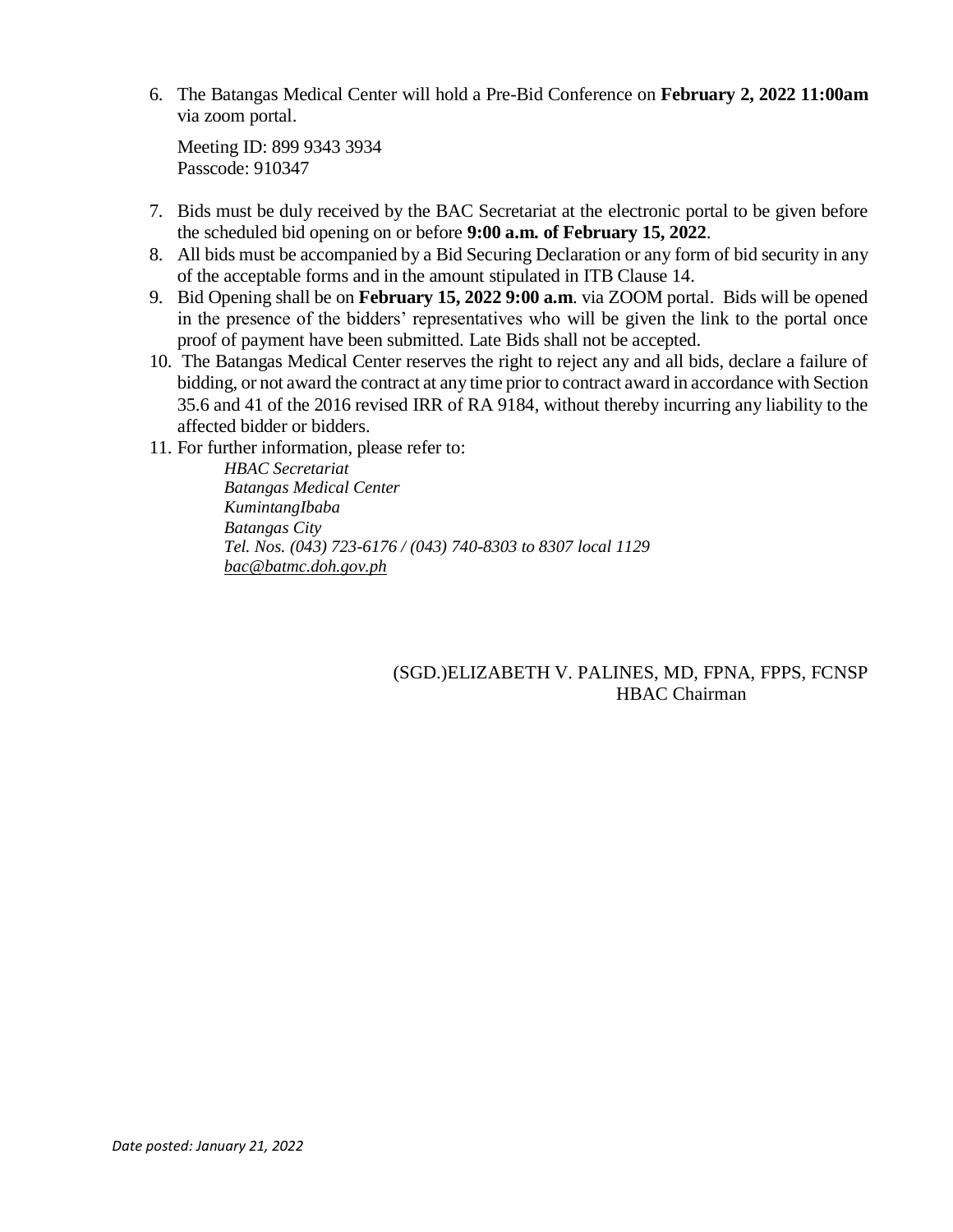#### **REMINDERS FOR ONLINE BIDDERS**

#### **PREBID CONFERENCE**

1. The Batangas Medical Center will hold a Pre-Bid Conference on **February 2, 2022 11:00am** via zoom portal.

Meeting ID: 899 9343 3934 Passcode: 910347

- 2. Interested parties may pre-register before the said date through this link <https://forms.gle/HSFMdk1HSzaittzk9> and meeting invitation shall be sent to your registered email address otherwise wait for the meeting invitation to be posted in BatMC's official website and social media pages or contact our BAC Secretariat for details.
- 3. Please click the link to the attendance registry at the Zoom waiting room on the day of the actual conference to document your presence in the said event. Certificate of Attendance shall be on a per request basis however, we cannot provide such certificate if you did not log in the registry.
- 4. Please be advised that the pre-bid conference shall be audio and video recorded, and stored as part of the documentation process of the Batangas Medical Center. Hence, your attendance to the event shall indicate your explicit consent on the recording of your image and voice, collection and processing of your personal data as disclosed and captured during the event. Rest assured that processing of data is done solely for legal purposes and in compliance with the Government Procurement Reform Act.

## **SUBMISSION OF BID DOCUMENTS**

The Batangas Medical Center will only accept bid documents submitted electronically to the designated Google Form link to be given upon showing of proof of payment before the opening date of the bids. Bidders are required to show proof of payment submitted to **[bac@batmc.doh.gov.ph](mailto:bac@batmc.doh.gov.ph)**before it will be given the link for submission of bid documents.

Payment can be made by paying directly to the cashier of the Procuring Entity or through bank transfer at: **Bank Name: Land Bank of the Philippines,Account Name: Batangas Medical Center, Account Number: 0302 1161 99**. Either way, proof of receipt must be emailed to the aforementioned address to be given the link for submission of bids.

- 1. Bidders must submit 3 files
	- a. Copy of Official Receipt
	- b. Eligibility/Technical File
	- c. Financial File
- 2. Documents must be continuous scan or multiple pages in one PDF file. Include table of contents in the front page to facilitate for quick search of the document.
- 3. Files b and c should be individually compressed and password protected using third party applications such as win.zip, win.rar, etc… (Password shall not be disclosed until the day of bid opening)
- 4. Use the following format for filename for easy identification of your files.
	- a. ProjectCode\_CompanyName\_OR
	- b. ProjectCode\_CompanyName\_Eligibilitydocs